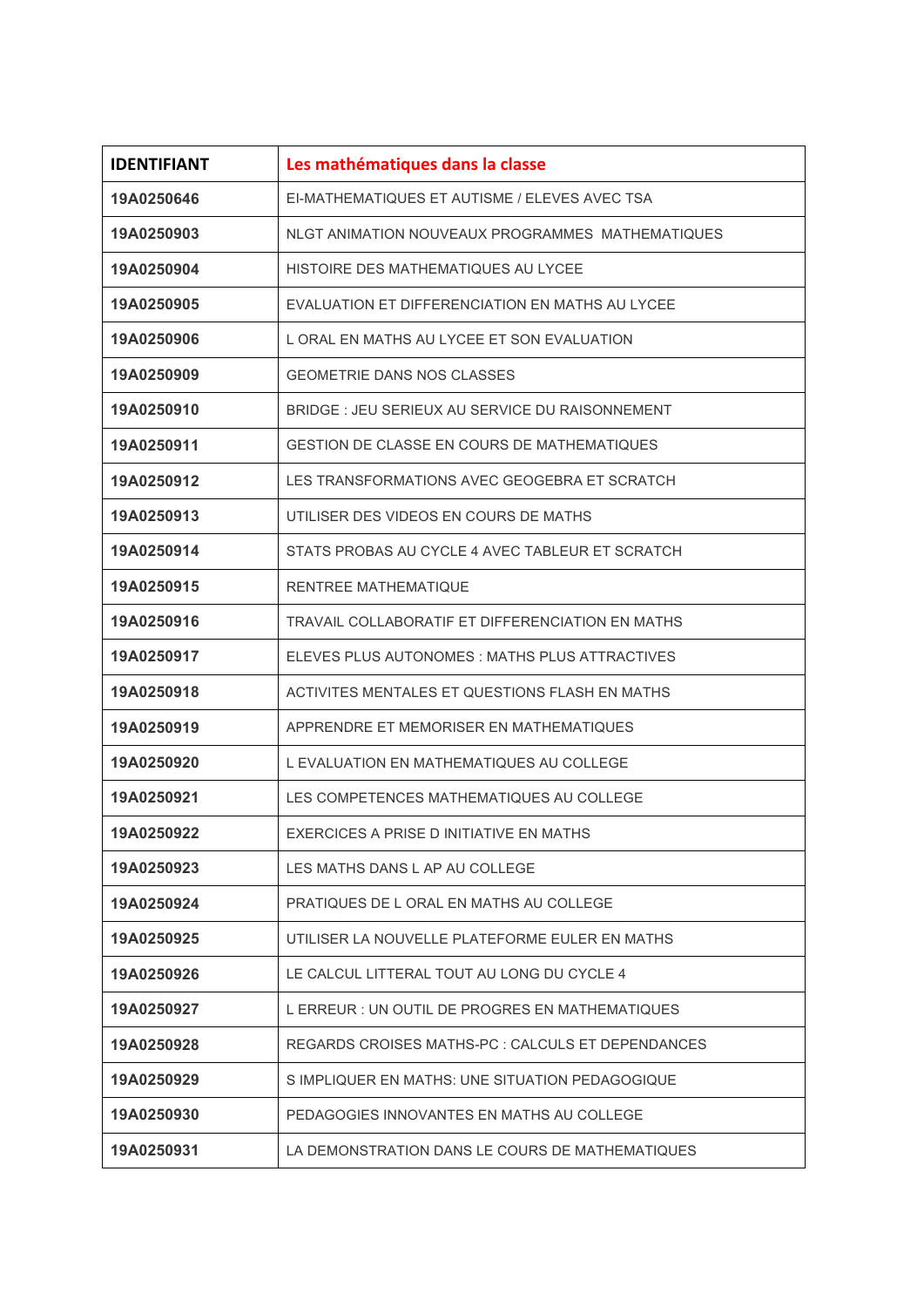| 19A0250932 | ENSEIGNER LES MATHEMATIQUES EN ANGLAIS              |
|------------|-----------------------------------------------------|
| 19A0250936 | DES MATHS DANS LE QUOTIDIEN                         |
| 19A0252210 | GÉOMÉTRIE DANS L'ESPACE AVEC GEOGEBRA 3D            |
| 19A0252211 | ALGORITHMES ET PROGRAMMATION AU COLLÈGE             |
| 19A0252212 | DES JEUX EN MATHS. EST-CE SERIEUX?                  |
| 19A0252213 | ALGORITHMES ET PROGRAMMATION AU LYCÉE               |
| 19A0252214 | REPÉRER LES ÉLÈVES PRÉCOCES EN COURS DE MATHS       |
| 19A0252215 | DIVERSIFIER EN MATHS A L'ERE DU NUMERIQUE           |
| 19A0252216 | NOTEBOOK JUPYTER: DOCUMENTS DYNAMYQUES, INTERACTIFS |

| <b>IDENTIFIANT</b> | Les mathématiques pour enrichir ses connaissances disciplinaires |
|--------------------|------------------------------------------------------------------|
| 19A0250902         | MASTER M2, UE CHAINES DE MARKOV                                  |
| 19A0250933         | JOURNEE MATHS MONDE                                              |
| 19A0250934         | MASTER DE MATHEMATIQUES ENSEIGNANTS                              |
| 19A0250935         | MASTER M2, UE GROUPES, ANNEAUX, CORPS                            |

| <b>IDENTIFIANT</b> | Les mathématiques dans le cadre de l'année des mathématiques |
|--------------------|--------------------------------------------------------------|
| 19A0250939         | ACCOMPAGNEMENT DES LABORATOIRES DE MATHS                     |
| 19A0250940         | ANNEE MATHS/PEDAGOGIE GEOMETRIE ARITHMETIQUE ANALYSE         |
| 19A0250941         | ANNEE MATHS/DISCUSSION AUTOUR DE LA PREUVE G1                |
| 19A0250942         | ANNEE MATHS/ETUDE DES MODELES DE CROISSANCE                  |
| 19A0250943         | ANNEE MATHS/INEGALITES EVOLUTION CRYPTOGRAPHIE               |
| 19A0250944         | ANNEE MATHS/CLUB/PROBAS/MODELISATION                         |
| 19A0250946         | ANNEE MATHS/LES SUITES                                       |

| <b>IDENTIFIANT</b> | <b>Préparation concours</b>                  |
|--------------------|----------------------------------------------|
| 19A0251816         | AGREGATION INTERNE DE MATHEMATIQUES (ORSAY)  |
| 19A0251817         | AGREGATION INTERNE DE MATHS (CERGY PONTOISE) |
| 19A0251966         | CAPES INTERNE OU RESERVE MATHEMATIQUES       |